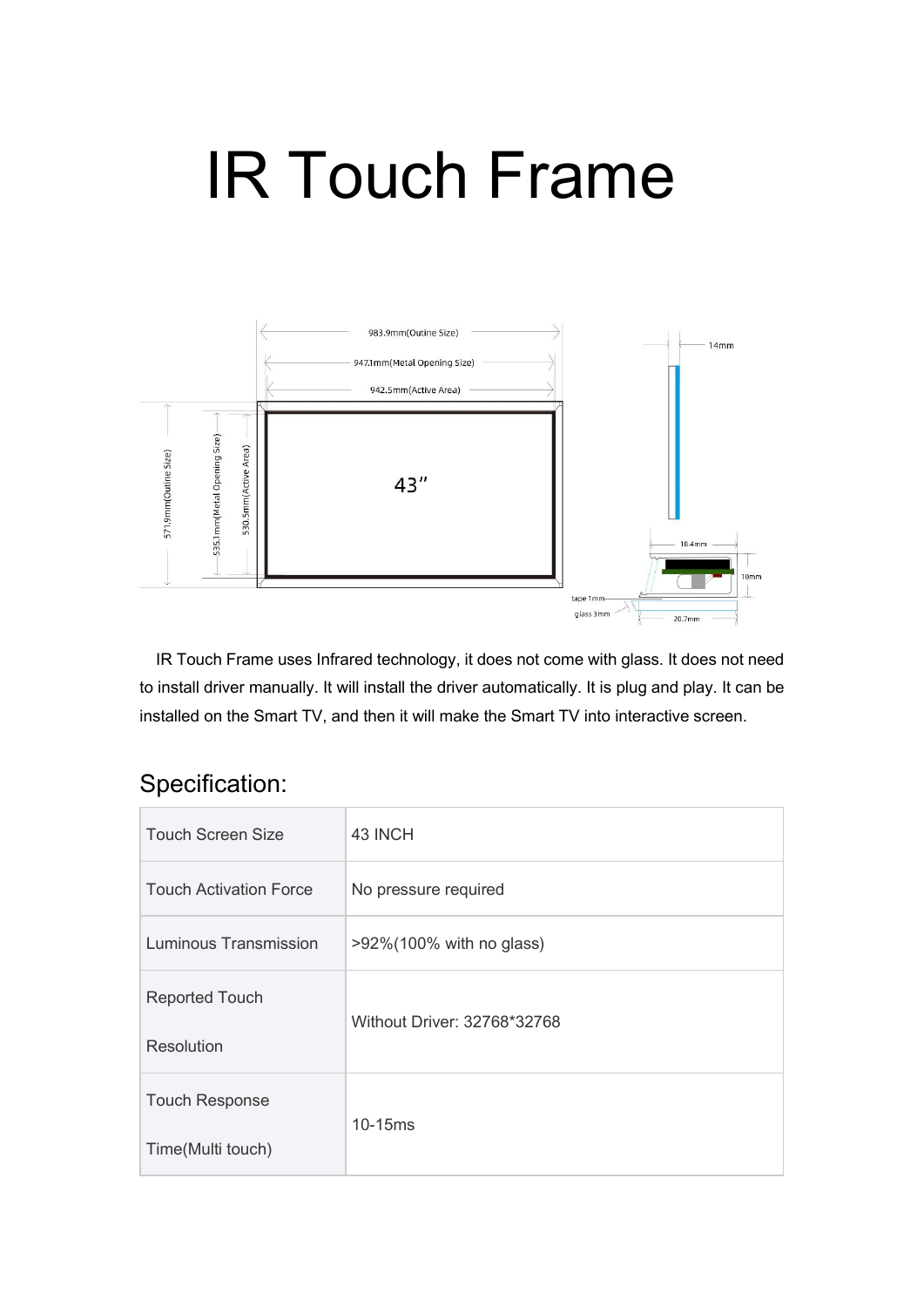| <b>Touch Response</b><br>Time(One touch) | 7 <sub>ms</sub>                                                      |
|------------------------------------------|----------------------------------------------------------------------|
| Minimum Recognition<br><b>Point Size</b> | 4mm*4mm                                                              |
| <b>Touch Object Size</b><br>Recognition  | Yes                                                                  |
| Interface                                | Socket type USB 1.5m, Socket type 5 P                                |
| <b>Electrical Specification</b>          |                                                                      |
| <b>Touch Refresh Rate</b>                | $\geq$ 110Hz                                                         |
| Communication                            | USB 2.0 Full Speed                                                   |
| Power Supply Mode                        | USB*1                                                                |
| <b>Working Voltage</b>                   | DC 5.0V±5%                                                           |
| <b>Average Current</b>                   | ≤200 $mA$                                                            |
| <b>Power Consumption</b>                 | $\leq 1.0W$                                                          |
| <b>LED Lifetime</b>                      | 60000 hours                                                          |
| Fault-tolerant                           | Able to work if less than 10% non-consecutive sensors are<br>damaged |
| Environmental                            |                                                                      |
| Specification                            |                                                                      |
| Humidity                                 | Up to 90% RH from 0°C to +40°C, non-condensing                       |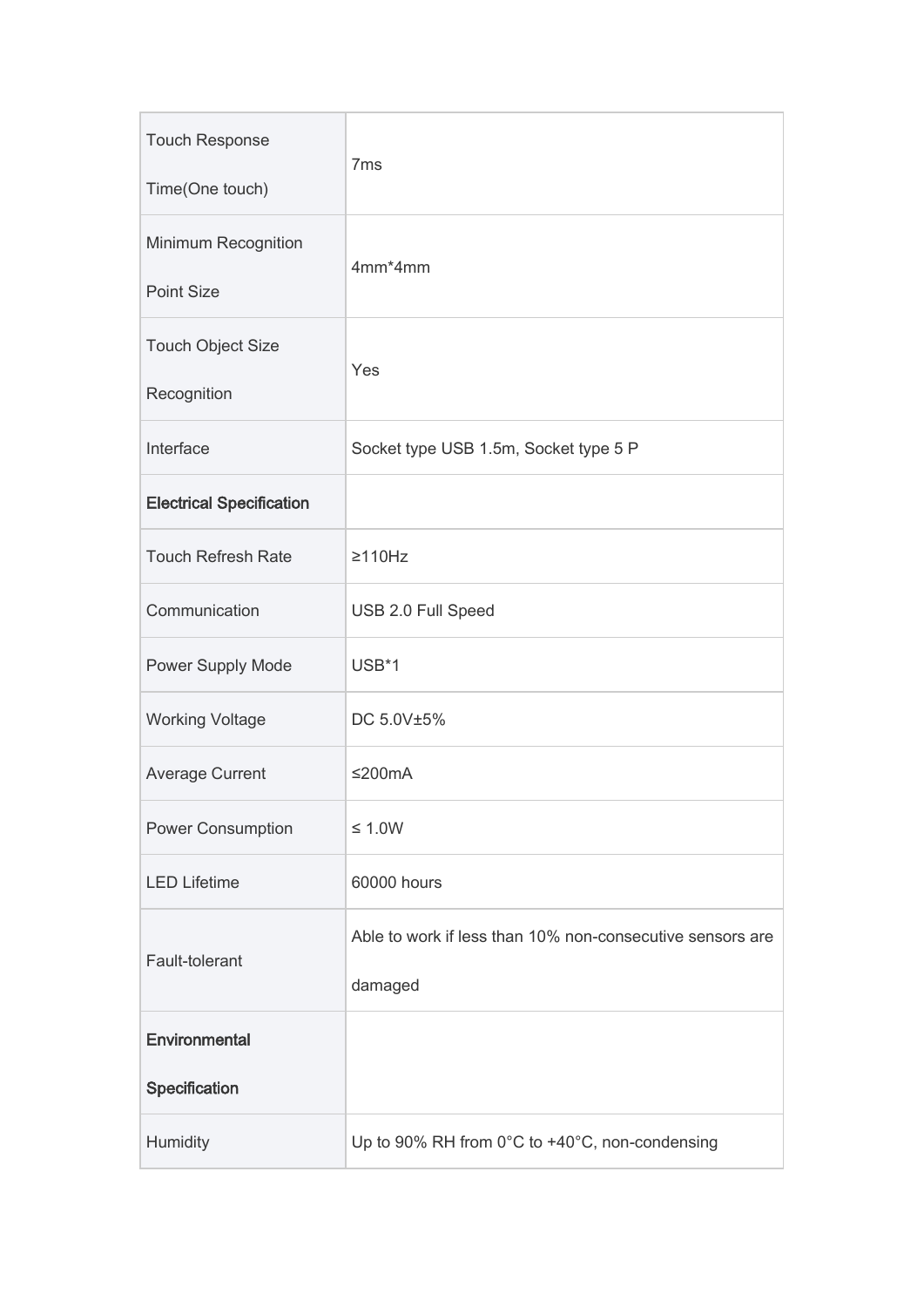| <b>Temperature Range</b>      | Working temperature:-10°C~50°C, Storage temperature : -<br>$20^{\circ}$ C ~60 $^{\circ}$ C |
|-------------------------------|--------------------------------------------------------------------------------------------|
| <b>ESD</b>                    | EN 6100-4-2 2008:3 level.4KV contact discharge and 8KV<br>air discharge                    |
| Anti-light Interference       | Excellent                                                                                  |
| <b>Software Specification</b> |                                                                                            |
| Firmware Upgrade              | USB Upgrade: Windows 8, Windows 7                                                          |
| Support OS(Multi touch)       | Windows10, Windows8, Windows7, Andriod                                                     |
| Support OS (One touch)        | Windows XP, Mac OS, Linux                                                                  |

## Our Advantages:

- 1. Double-point write with peace, precise multi-point touching.
- 2. It is plug and play. It does not need to install the driver manually.
- 3. It is easy to install, and it can fix on the TV firmly.
- 4. Aluminum alloy shell with strong stability.
- 5. Adapt to internal and external linked environment.
- 6. No touching tools, no special touching pen is required only by your finger.

7. Fast response(less than 16 ms), no blind area, breakpoints, jump points, pause and other undesirable phenomena.

## Warranty:

1.Two years limited warranty. Warranty will not apply if the product has been tampered with, disassembled or damaged by misuse, accident, modification or unauthorized repair. Since it is not easy for our oversea customers to send back the goods to us to maintain.